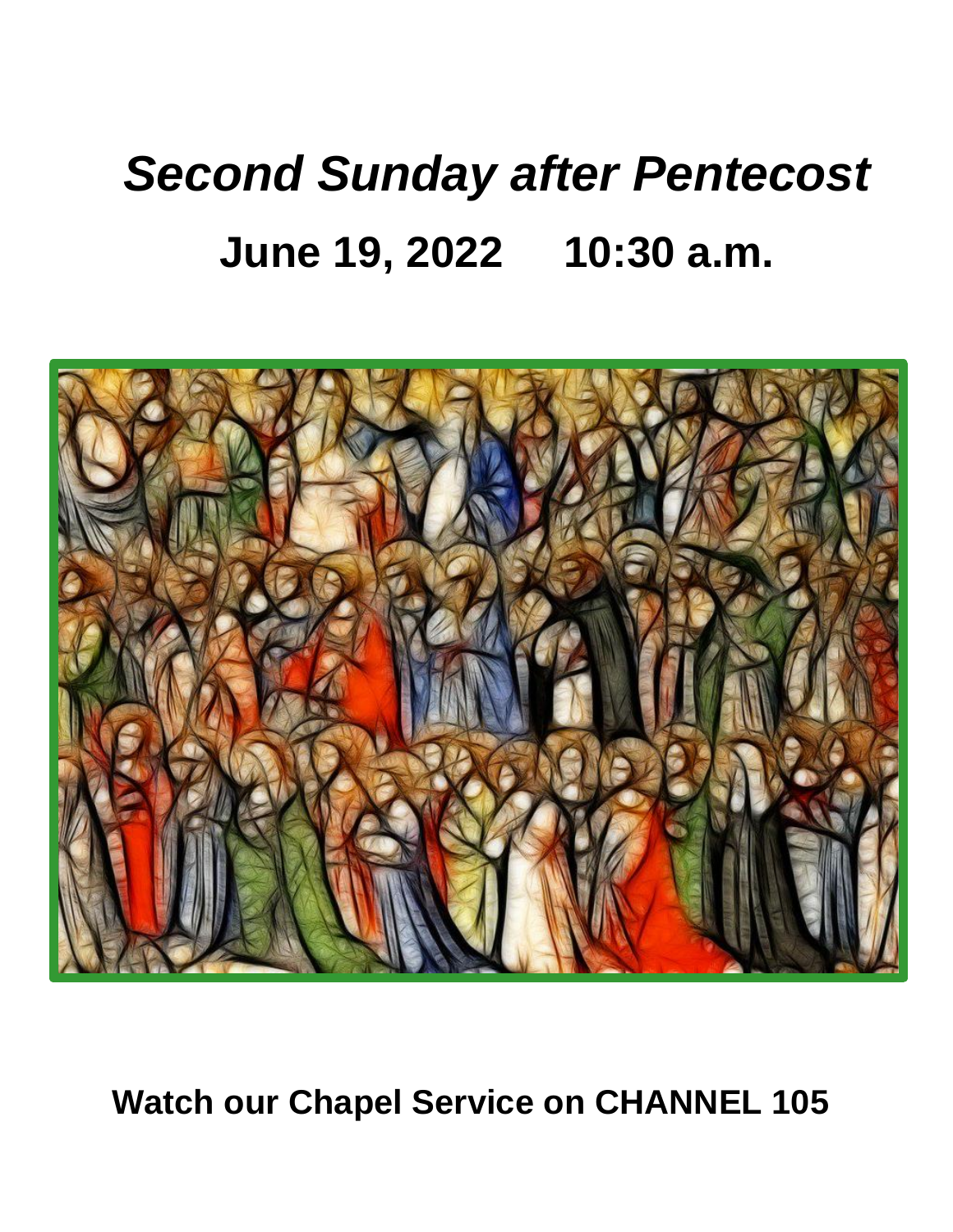## **Order of Worship**

**Prelude** *Kum Ba Yah (Come by Here, Lord)* Rhonda R.

#### **Welcome and Announcements**

#### **Confession**

In the name of the Father, and of the Son, and of the Holy Spirit. **Amen.**

Almighty God, to whom all hearts are open, all desires known, and from whom no secrets are hid: Cleanse the thoughts of our hearts by the inspiration of your Holy Spirit, that we may perfectly love you and worthily magnify your holy name, through Jesus Christ our Lord. **Amen.**

#### Most merciful God,

**we confess that we are captive to sin and cannot free ourselves. We have sinned against you in thought, word, and deed, by what we have done and by what we have left undone. We have not loved you with our whole heart; we have not loved our neighbors as ourselves. For the sake of your Son, Jesus Christ, have mercy on us. Forgive us, renew us, and lead us, so that we may delight in your will and walk in your ways, to the glory of your holy name. Amen.**

#### **Forgiveness**

In the mercy of Almighty God, Jesus Christ was given to die for us, and for his sake God forgives us all our sins.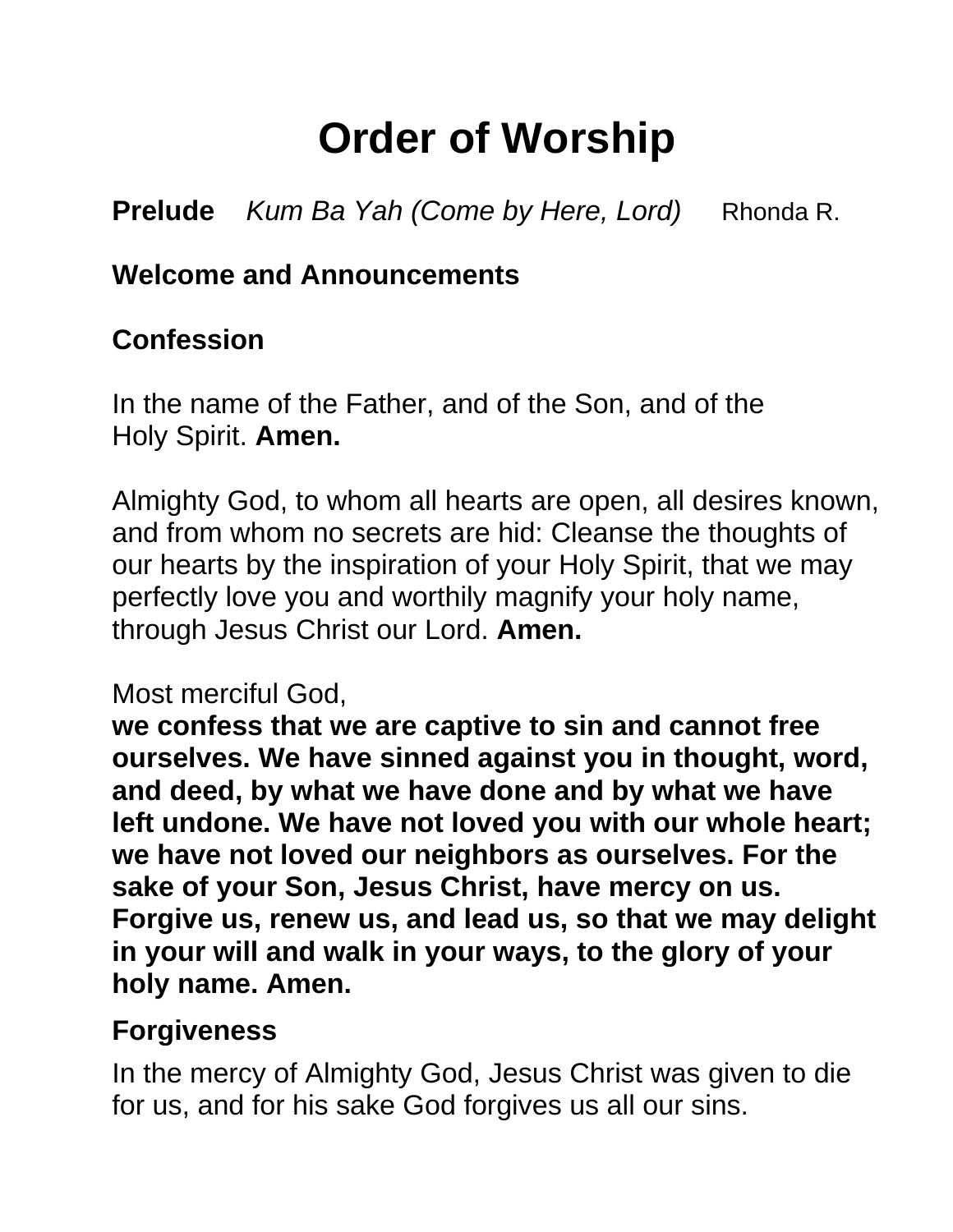As a called and ordained minister of the church of Christ, and by his authority, I therefore declare to you the entire forgiveness of your sins, in the name of the Father, and of the Son, and of the Holy Spirit. **Amen.**

#### *There Is a Balm in Gilead* ELW 614

There is a balm in Gilead To make the wounded whole; There is a balm in Gilead To heal the sin sick soul.

Sometimes I feel discouraged And think my work's in vain, But then the Holy Spirit Revives my soul again. There is a balm in Gilead To make the wounded whole; There is a balm in Gilead To heal the sin sick soul.

If you cannot preach like Peter, If you cannot pray like Paul, You can tell the love of Jesus And say, "He died for all." There is a balm in Gilead To make the wounded whole; There is a balm in Gilead To heal the sin sick soul.

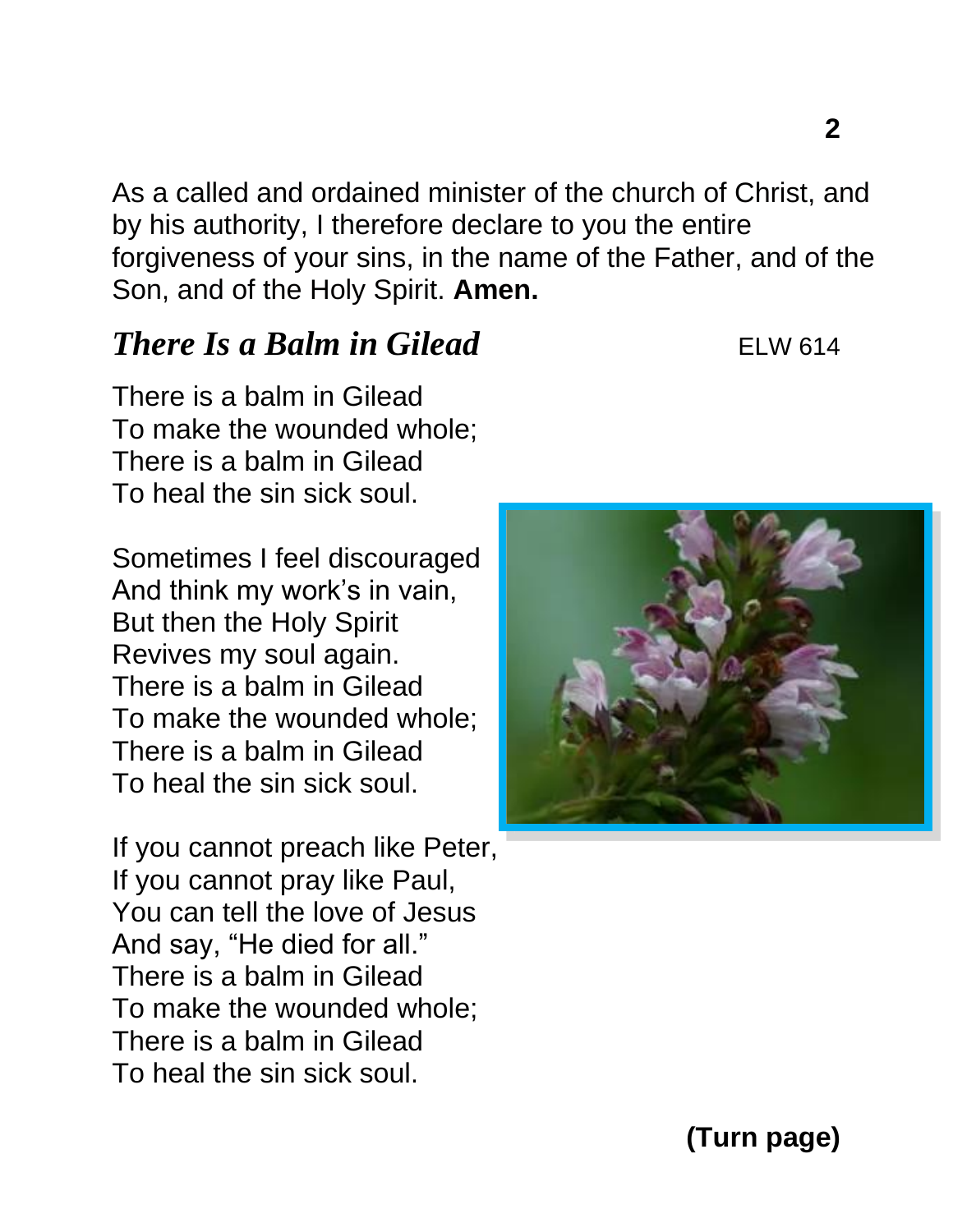Don't ever be discouraged, For Jesus is your friend; And if you lack for knowledge He'll ne'er refuse to lend. There is a balm in Gilead To make the wounded whole; There is a balm in Gilead To heal the sin sick soul.

**Text**: African American spiritual; **Music**: African American spiritual.

The grace of our Lord Jesus Christ, the love of God, And the communion of the Holy Spirit be with you all.

#### **Response:** *And also with you.*

#### **Canticle of Praise** ELW, pages 149-150

#### **Refrain:**

#### **This is the feast of victory for our God. Alleluia.**

Worthy is Christ the Lamb who was slain, Whose blood set us free to be people of God.

Power and riches and wisdom and strength,

And honor and blessing and glory are his. **Refrain:**

Sing with all the people of God And join in the hymn of all creation: Blessing and honor and glory and might Be to God and the Lamb forever. Amen.

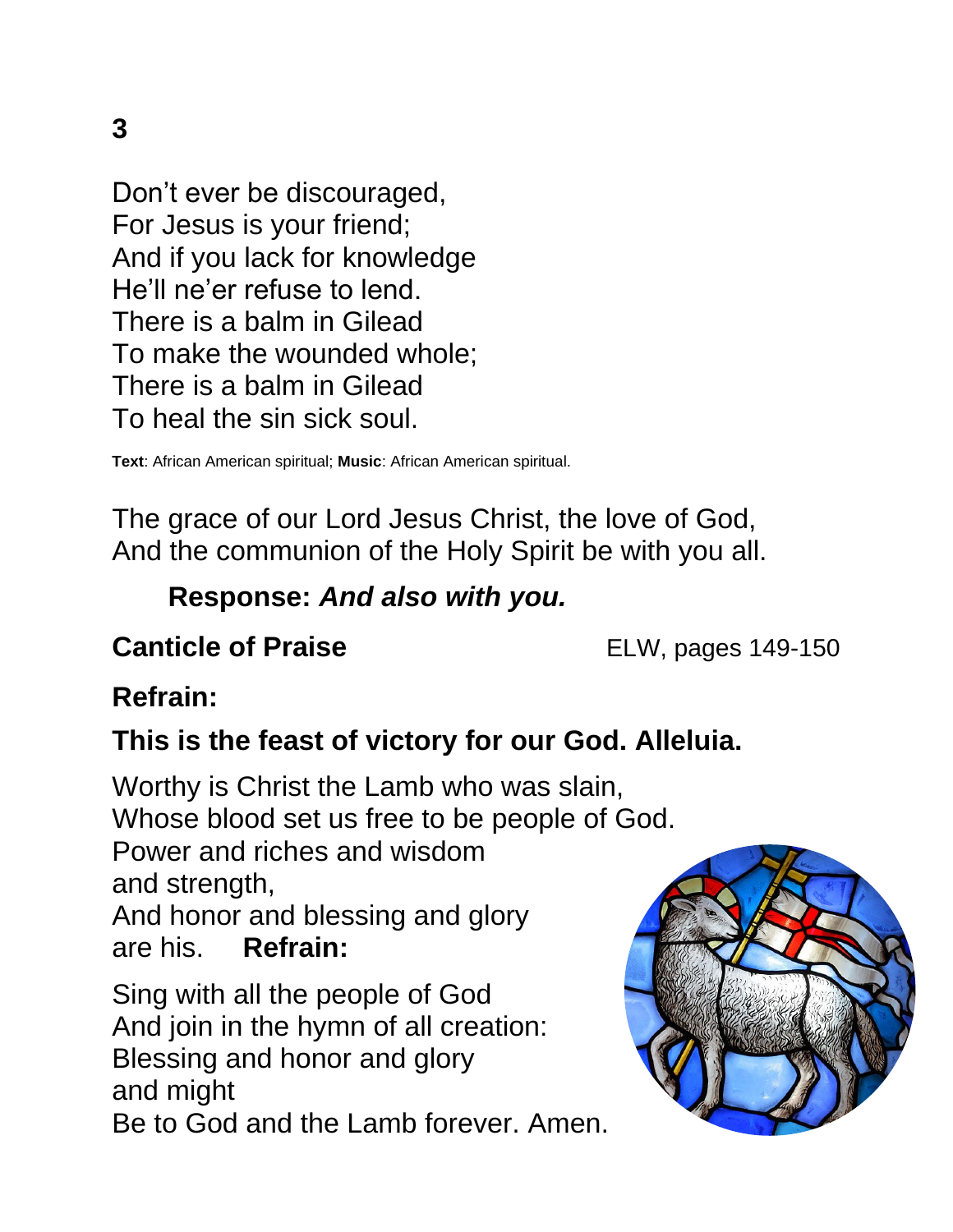This is the feast of victory for our God, For the Lamb who was slain has begun his reign. Alleluia. Alleluia.

#### **Prayer of the Day**

O Lord God, we bring before you the cries of a sorrowing world. In your mercy set us free from the chains that bind us, and defend us from everything that is evil, through Jesus Christ, our Savior and Lord. **Amen.**

#### **First Reading – Isaiah 65:1-9**

I was ready to be sought out by those who did not ask, to be found by those who did not seek me. I said, "Here I am, here I am," to a nation that did not call on my name. I held out my hands all day long to a rebellious people, who walk in a way that is not good, following their own devices; a people who provoke me to my face continually, sacrificing in gardens and offering incense on bricks; who sit inside tombs, and spend the night in secret places; who eat swine's flesh, with broth of abominable things in their vessels; who say, "Keep to yourself, do not come near me, for I am too holy for you." These are a smoke in my nostrils, a fire that burns all day long. See, it is written before me: I will not keep silent, but I will repay; I will indeed repay into their laps their iniquities

### **(Turn page)**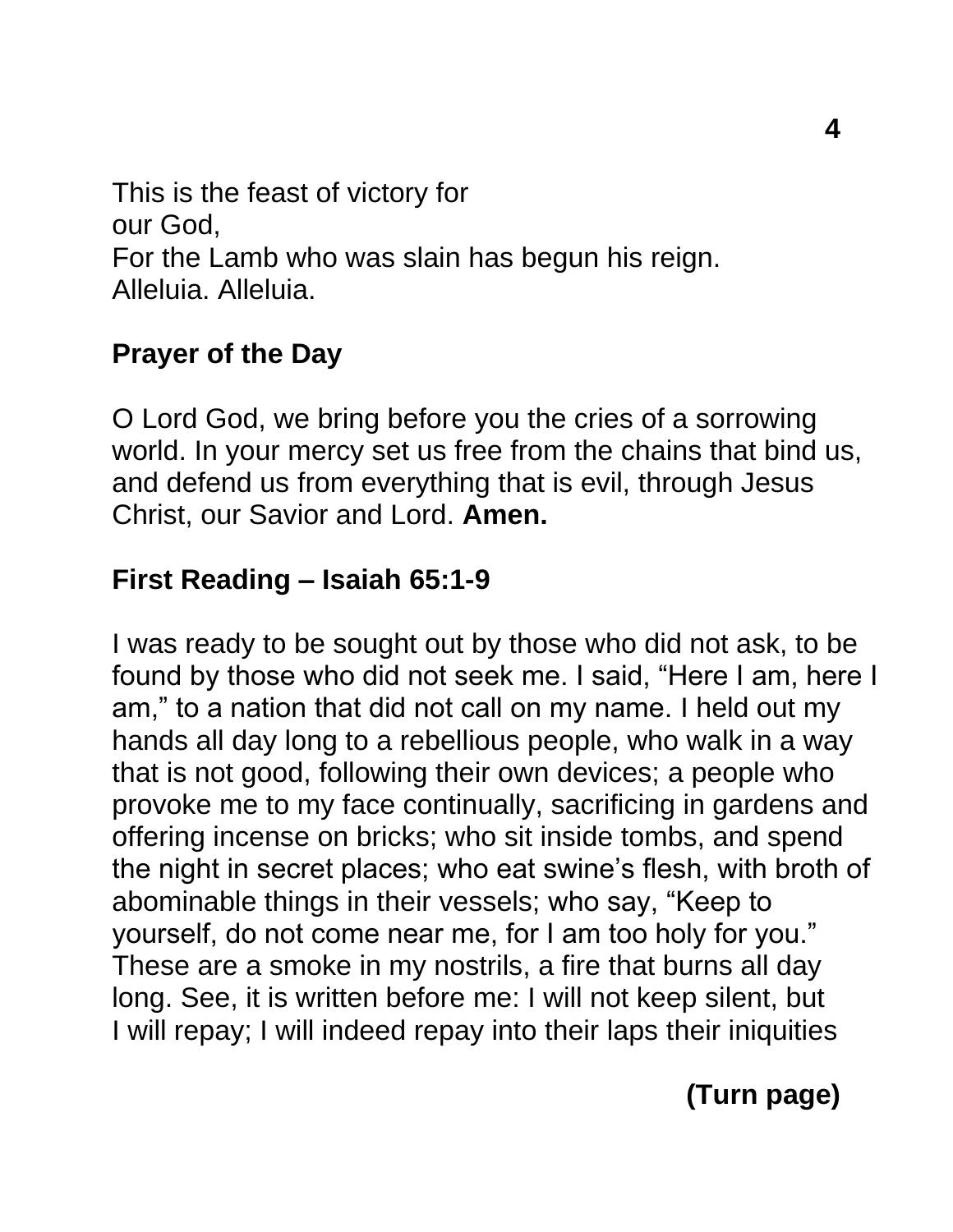and their ancestors' iniquities together, says the Lord; because they offered incense on the mountains and reviled me on the hills, I will measure into their laps full payment for their actions.

Thus says the Lord: As the wine is found in the cluster, and they say, "Do not destroy it, for there is a blessing in it," so I will do for my servants' sake, and not destroy them all. I will bring forth descendants from Jacob, and from Judah inheritors of my mountains; my chosen shall inherit it, and my servants shall settle there.

Word of God, Word of Life.

#### **Response:** *Thanks be to God!*

#### **Psalm 22:19-28**

But you, O Lord, do not be far away! O my help, come quickly to my aid!

#### **Deliver my soul from the sword, my life from the power of the dog!**

Save me from the mouth of the lion! From the horns of the wild oxen you have rescued me.

#### **I will tell of your name to my brothers and sisters; in the midst of the congregation I will praise you:**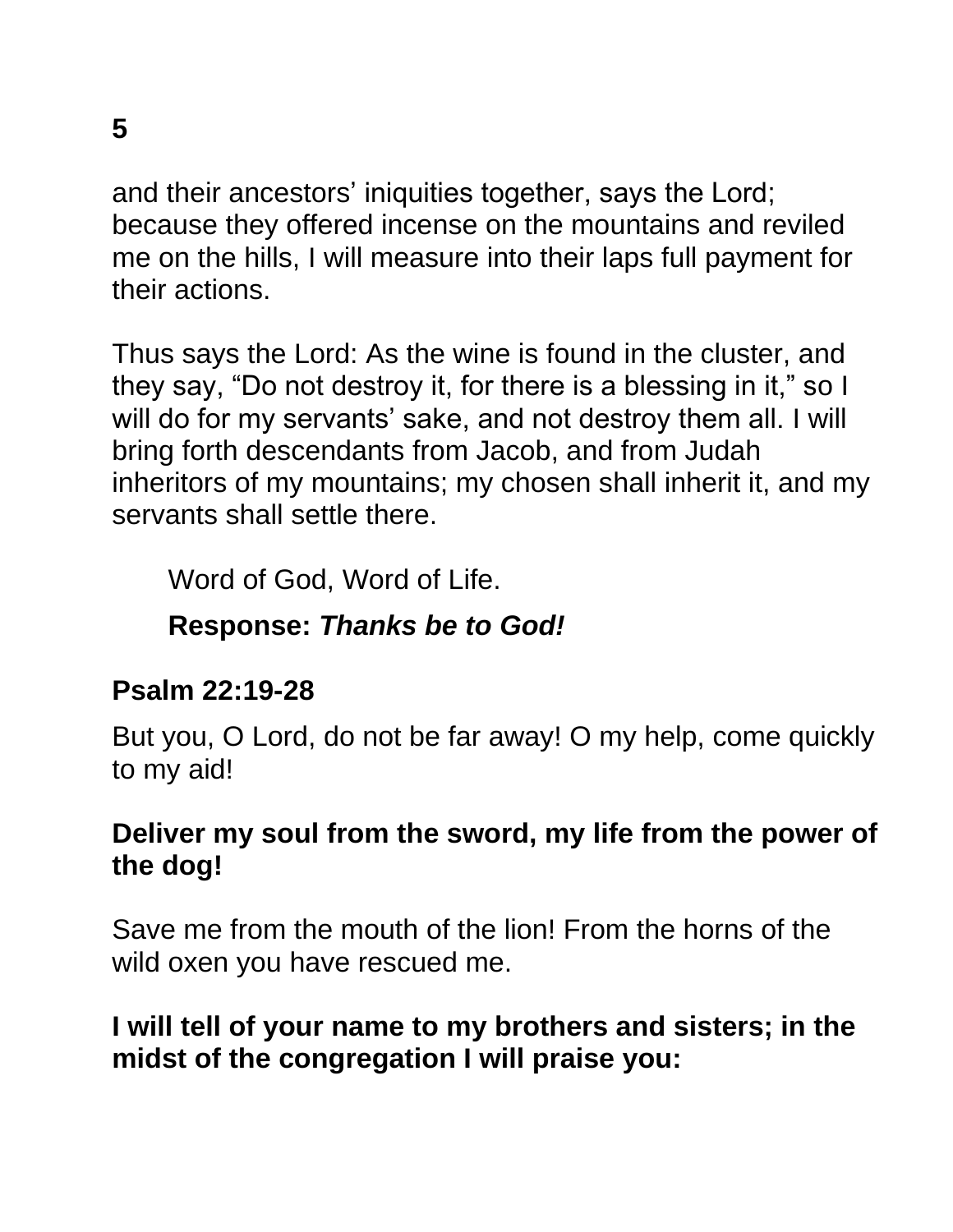You who fear the Lord, praise him! All you offspring of Jacob, glorify him; stand in awe of him, all you offspring of Israel!

#### **For he did not despise or abhor the affliction of the afflicted; he did not hide his face from me, but heard when I cried to him.**

From you comes my praise in the great congregation; my vows I will pay before those who fear him.

#### **The poor shall eat and be satisfied; those who seek him shall praise the Lord. May your hearts live forever!**

All the ends of the earth shall remember and turn to the Lord; and all the families of the nations shall worship before him.

#### **For dominion belongs to the Lord, and he rules over the nations.**

#### **Second Reading – Galatians 3:23-29**

Now before faith came, we were imprisoned and guarded under the law until faith would be revealed. Therefore the law was our disciplinarian until Christ came, so that we might be justified by faith. But now that faith has come, we are no longer subject to a disciplinarian, for in Christ Jesus you are all children of God through faith. As many of you as were baptized into Christ have clothed yourselves with Christ.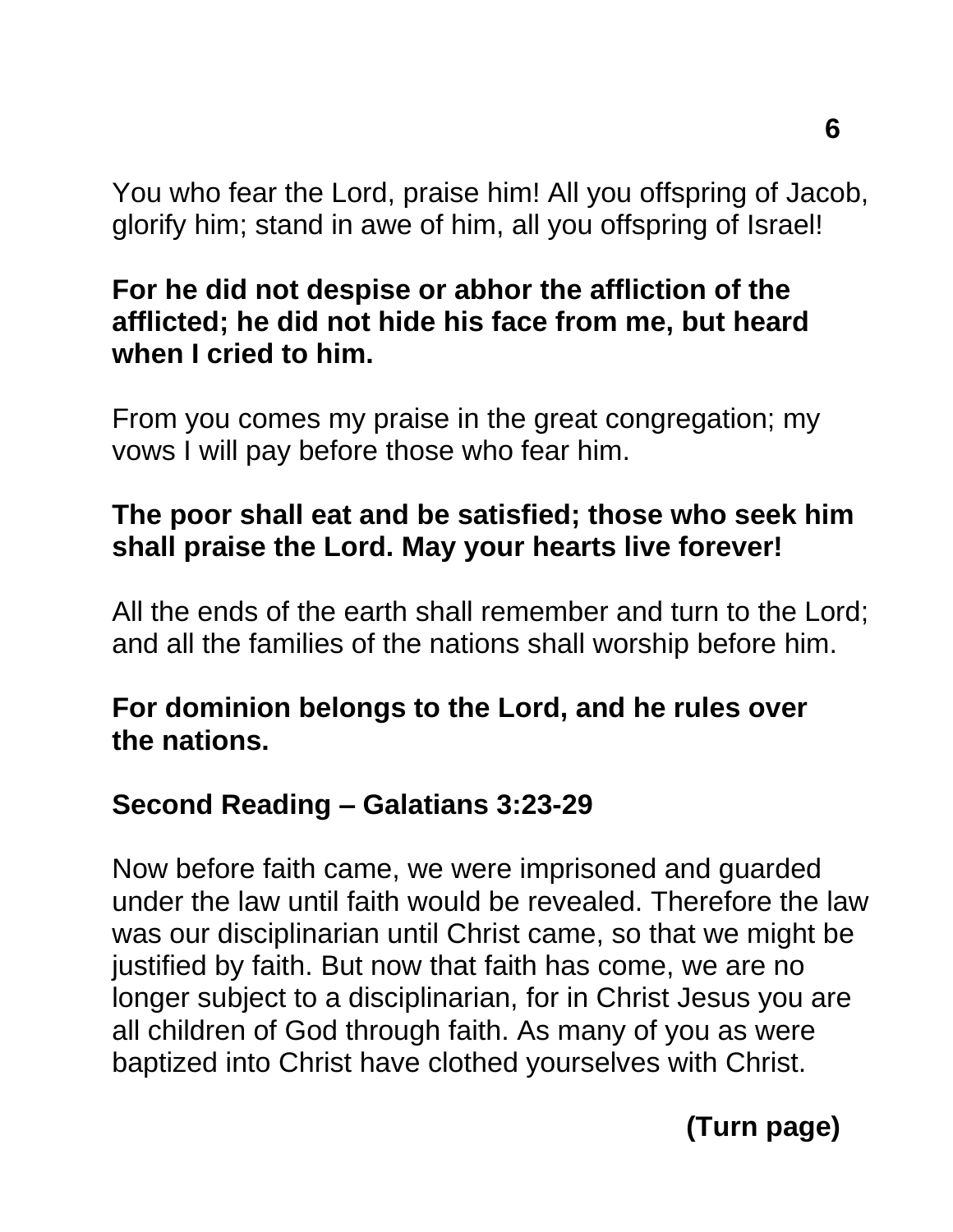There is no longer Jew or Greek, there is no longer slave or free, there is no longer male and female; for all of you are one in Christ Jesus. And if you belong to Christ, then you are Abraham's offspring, heirs according to the promise.

Word of God, Word of Life.

#### **Response:** *Thanks be to God!*

#### **Gospel Acclamation ELW**, page 151

Alleluia. Lord, to whom shall we go? You have the words of eternal life. Alleluia.

**Music:** Thomas Pavlechko. Music © 2006 Thomas Pavlechko, admin. Augsburg Fortress.

#### **Gospel – Luke 8:26-39**

#### **Response:** *Glory to You, O Lord.*

Then they arrived at the country of the Gerasenes, which is opposite Galilee. As he stepped out on land, a man of the city who had demons met him. For a long time he had worn no clothes, and he did not live in a house but in the tombs. When he saw Jesus, he fell down before him and shouted at the top of his voice, "What have you to do with me, Jesus, Son of the Most High God? I beg you, do not torment me"— for Jesus had commanded the unclean spirit to come out of the man. (For many times it had seized him; he was kept under guard and bound with chains and shackles, but he would break the bonds and be driven by the demon into the wilds.)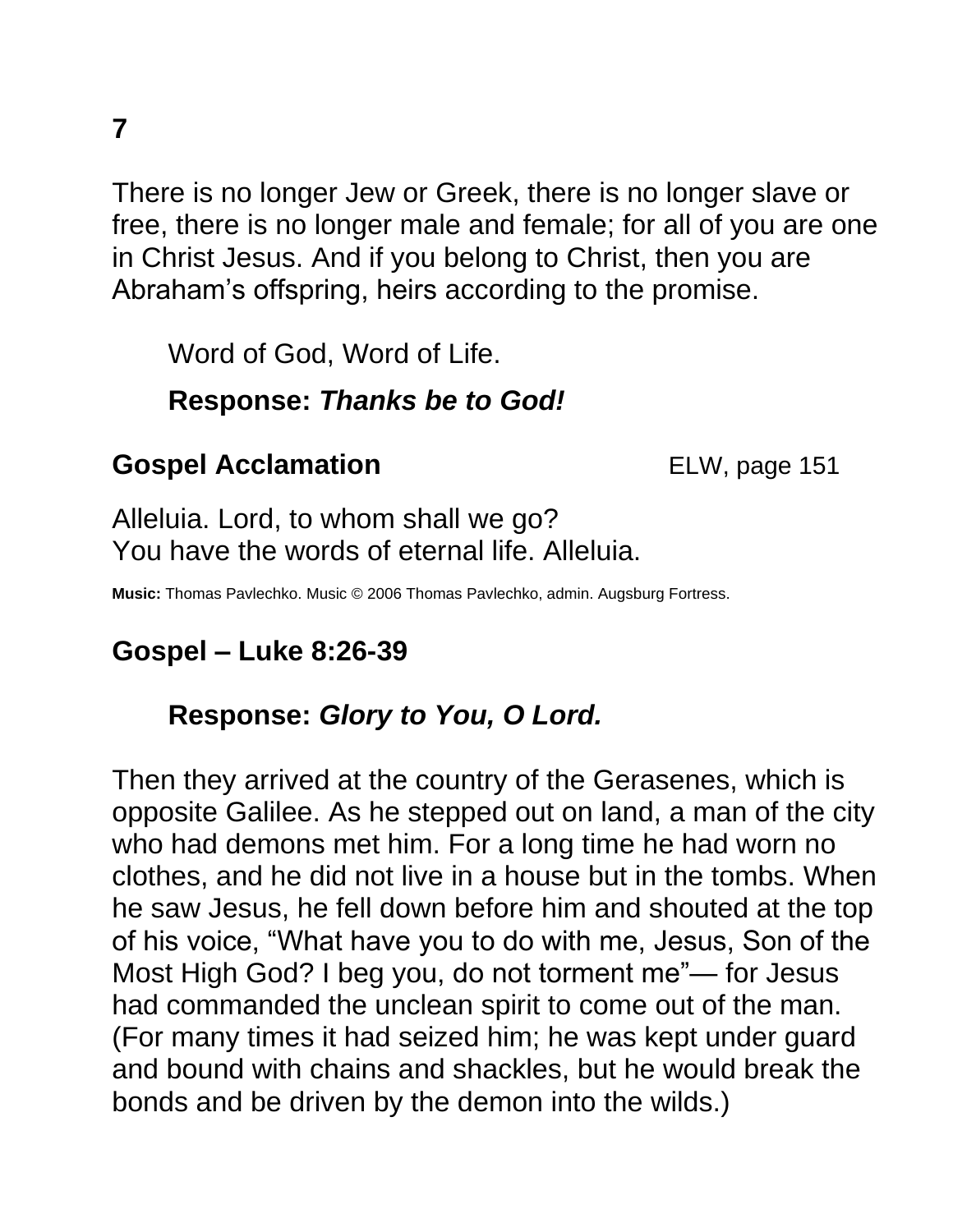Jesus then asked him, "What is your name?" He said, "Legion"; for many demons had entered him. They begged him not to order them to go back into the abyss. Now there on the hillside a large herd of swine was feeding; and the

demons begged Jesus to let them enter these. So he gave them permission. Then the demons came out of the man and entered the swine, and the herd rushed down the steep bank into the lake and was drowned. When the swineherds saw what



had happened, they ran off and told it in the city and in the country. Then people came out to see what had happened, and when they came to Jesus, they found the man from whom the demons had gone sitting at the feet of Jesus, clothed and in his right mind. And they were afraid. Those who had seen it told them how the one who had been possessed by demons had been healed. Then all the people of the surrounding country of the Gerasenes asked Jesus to leave them; for they were seized with great fear. So he got into the boat and returned. The man from whom the demons had gone begged that he might be with him; but Jesus sent him away, saying, "Return to your home, and declare how much God has done for you." So he went away, proclaiming throughout the city how much Jesus had done for him.

**(Turn page)**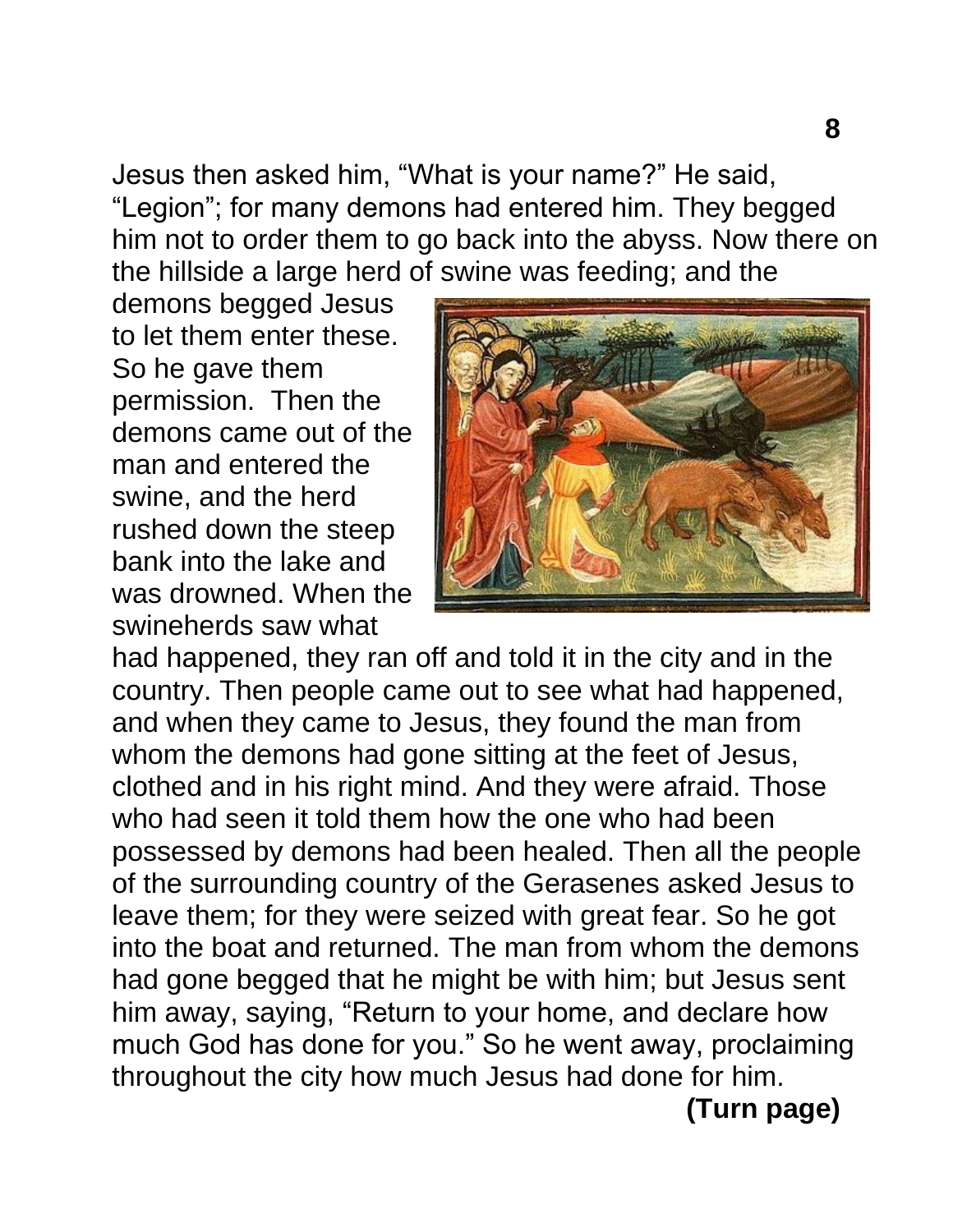The Gospel of the Lord.

#### **Response:** *Praise to you, O Christ.*

 *Heavenly Father*

**Sermon** *Children of the* **Pastor Mandsager** 

#### **Children of the Heavenly Father** ELW 781

Children of the heav'nly Father Safely in his bosom gather; Nestling bird nor star in heaven Such a refuge e'er was given.

God his own doth tend and nourish, In his holy courts they flourish. From all evil things he spares them, In his mighty arms he bears them.

Neither life nor death shall ever From the Lord his children sever; Unto them his grace he showeth, And their sorrows all he knoweth.

Though he giveth or he taketh, God his children ne'er forsaketh; His the loving purpose solely To preserve them pure and holy.



**Text**: Carolina Sandell Berg, tr. Ernst W. Olson; **Music**: Swedish Folk Tune. Text © 1925 Board of Publication, Lutheran Church in America.

**9**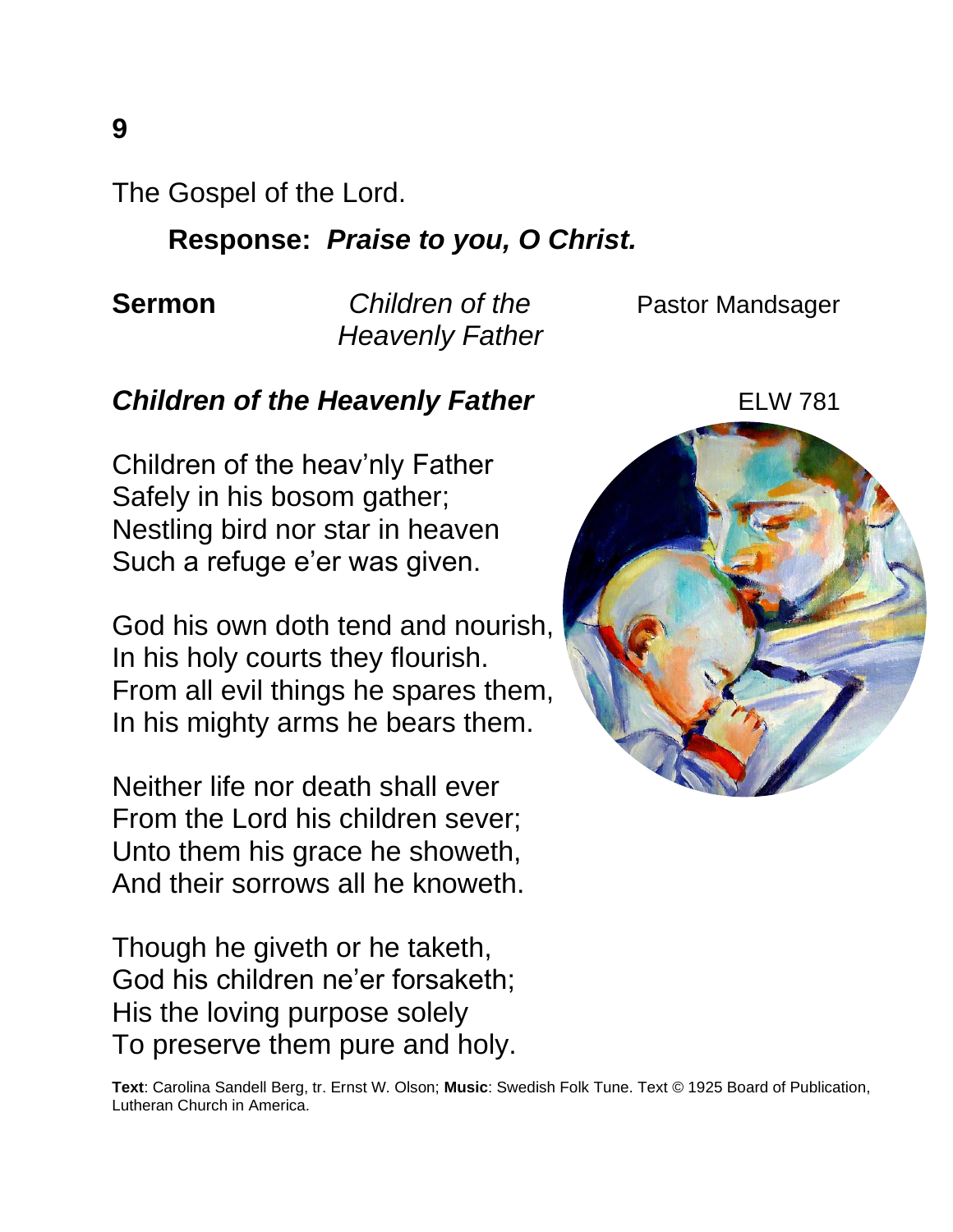#### **Apostles' Creed**

I believe in God, the Father almighty, creator of heaven and earth.

I believe in Jesus Christ, his only Son, our Lord. He was conceived by the power of the Holy Spirit and born of the virgin Mary. He suffered under Pontius Pilate, was crucified, died, and was buried. He descended into hell. On the third day he rose again. He ascended into heaven, and is seated at the right hand of the Father. He will come again to judge the living and the dead.

I believe in the Holy Spirit,

the holy catholic church, the communion of saints, the forgiveness of sins, the resurrection of the body, and the life everlasting. **Amen.**



**Prayers of the Church Christine Brennan Lee, alt.**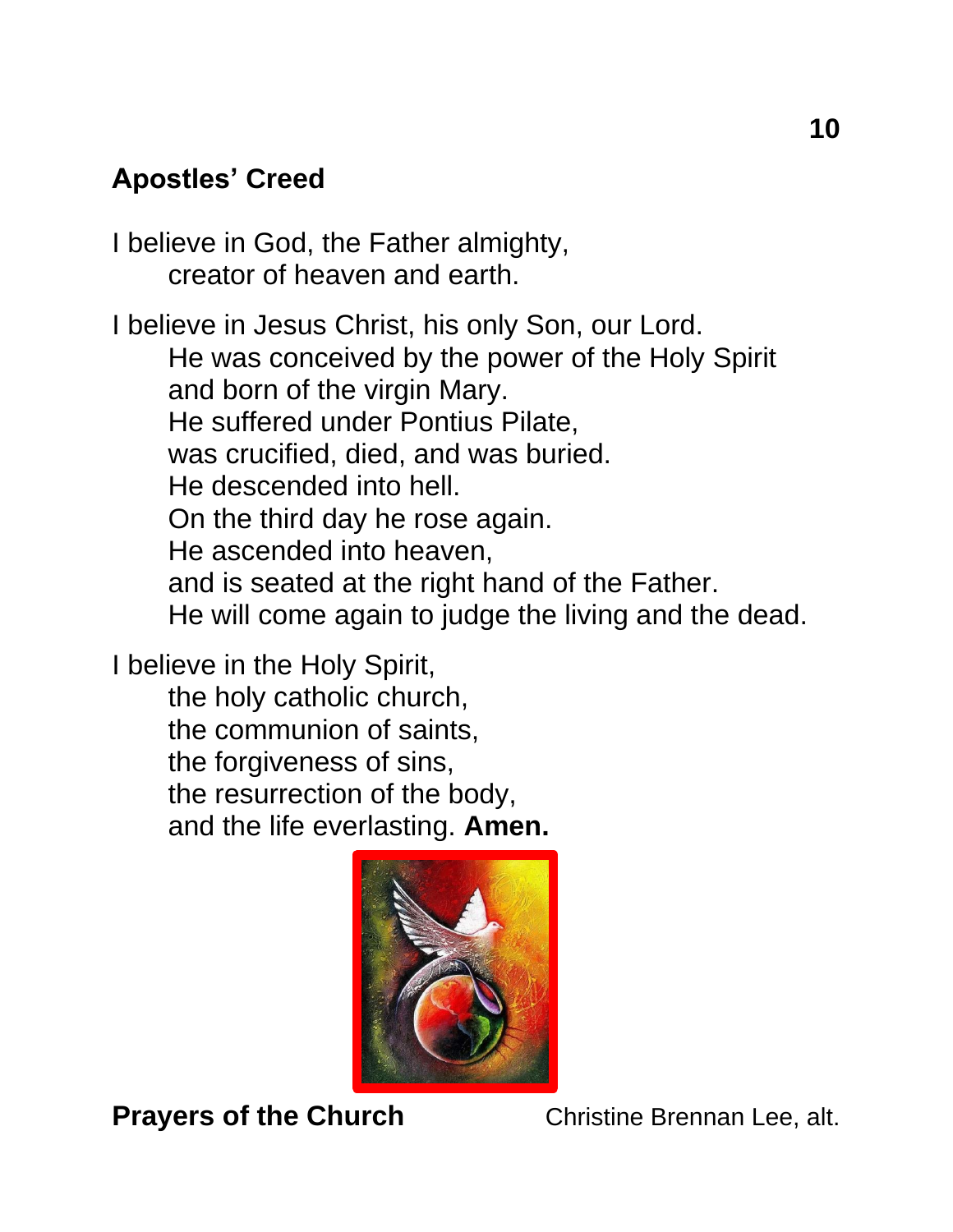#### **Peace**

The peace of Christ be with you always.

 **Response: And also with you.**

**Offertory** There Is a Balm in Gilead Rhonda R.

## **HOLY COMMUNION SERVICE**

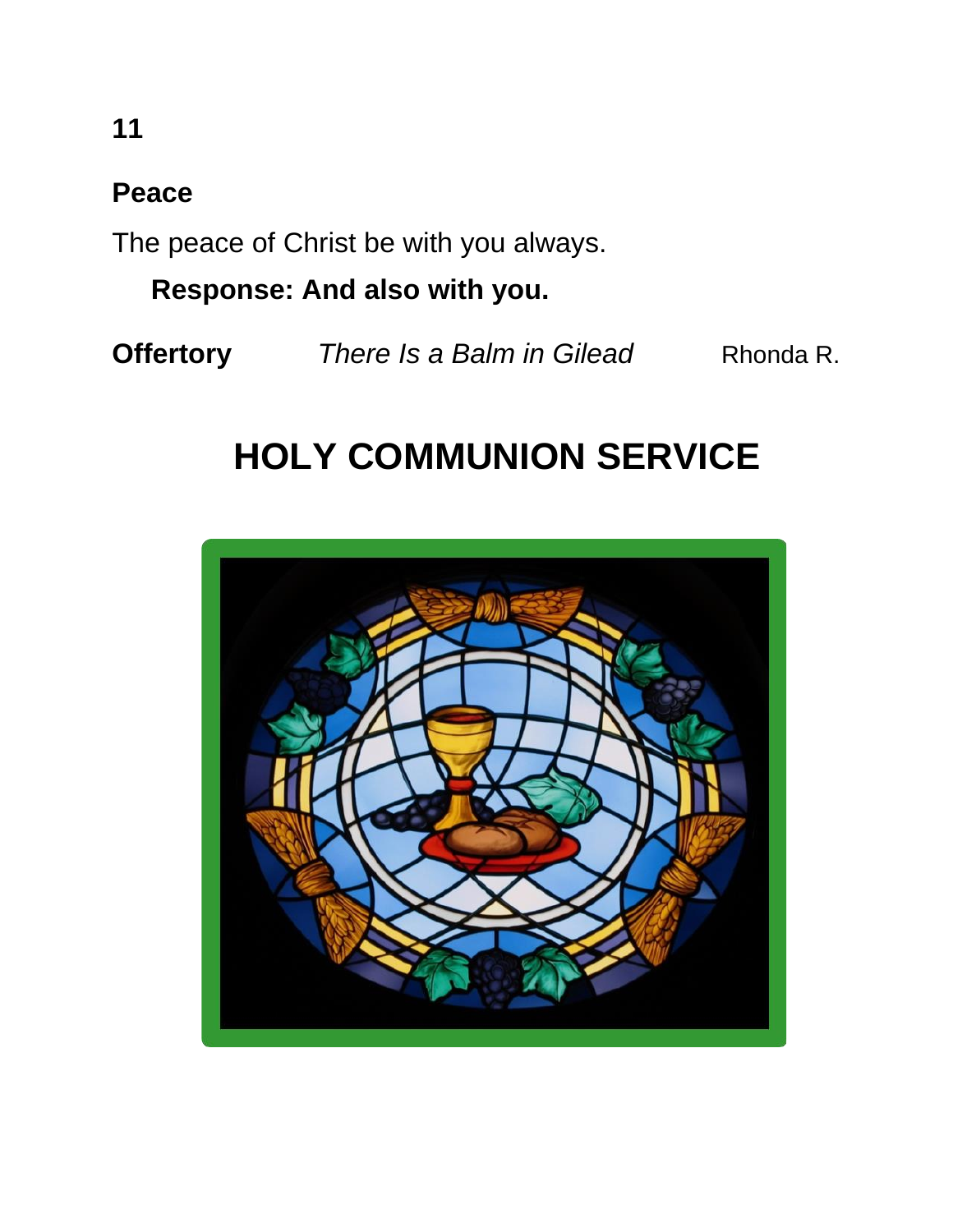#### **The Great Thanksgiving**

The Lord be with you.

#### **Response: And also with you.**

Lift up your hearts.

#### **Response: We lift them to the Lord.**

Let us give thanks to the Lord our God.

#### **Response: It is right to give our thanks and praise.**

It is indeed right, our duty and our joy, that we should at all times and in all places give thanks and praise…we praise your name and join their unending hymn:

**Holy, holy, holy Lord, Lord God of power and might: heaven and earth are full of your glory. Hosanna in the highest. Blessed is he who comes in the name of the Lord. Hosanna in the highest.**

**Invitation**

**Words of Institution**

**The Lord's Prayer**

Let us pray.

**Our Father, who art in heaven, hallowed be thy Name, thy kingdom come, thy will be done, on earth as it is in heaven. Give us this day our daily bread.** 

**(Turn page)**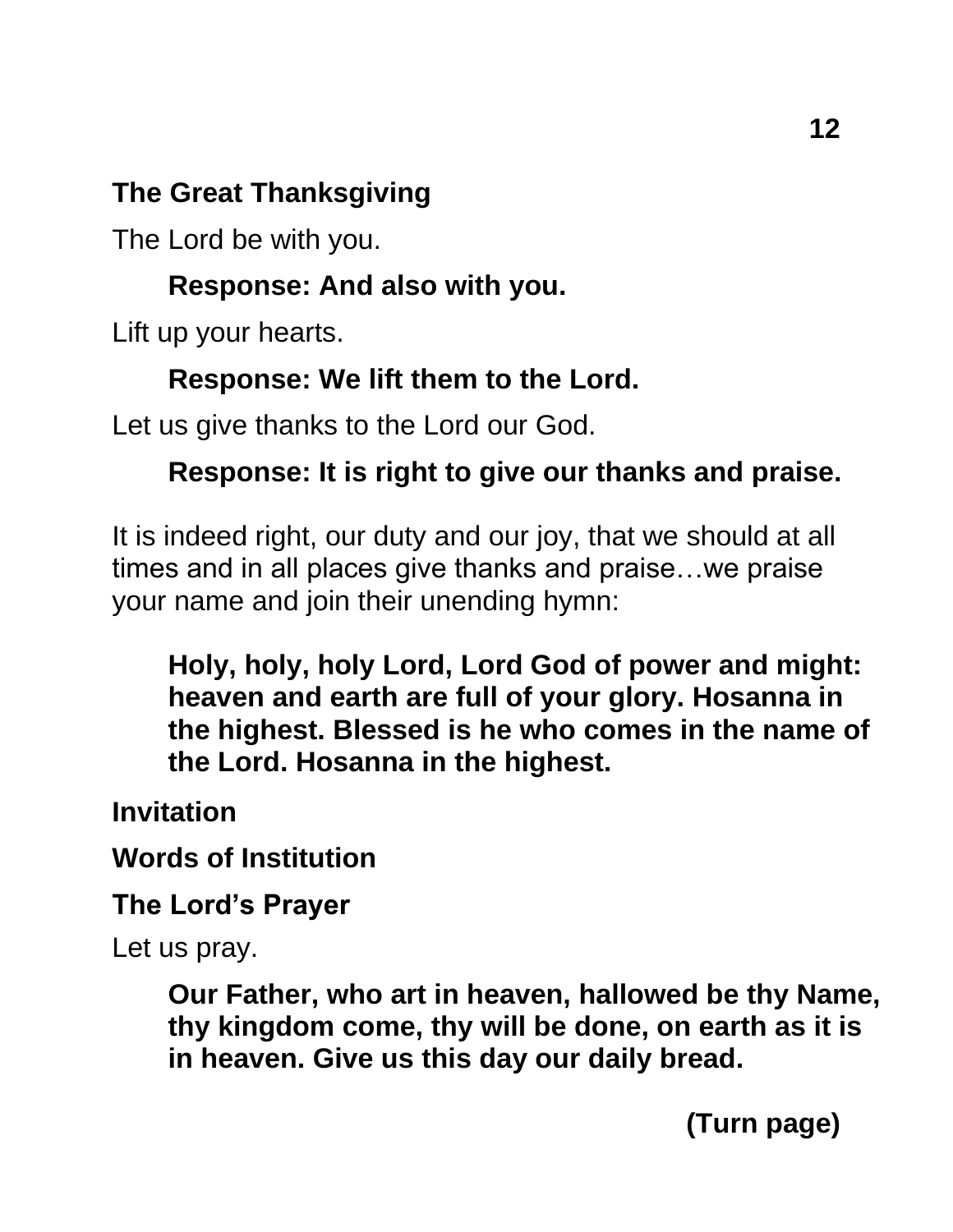**And forgive us our trespasses, as we forgive those who trespass against us. And lead us not into temptation, but deliver us from evil. For thine is the kingdom, and the power, and the glory, forever and ever. Amen.**

### **Communion Distribution**

**Communion Song** *Lamb of God* ELW, page 154

Lamb of God, you take away the sin of the world; Have mercy on us.

Lamb of God, you take away the sin of the world; Have mercy on us.

Lamb of God, you take away the sin of the world; Grant us peace, grant us peace.

#### **Prayer**

Oh, grant us then, well-strengthened with heav'nly food while here, our course on earth is lengthened, to serve you free from fear; and bring us home to praise you where none can peace destroy, where *we* will ever raise you glad songs in endless joy. **Amen.**

#### **Blessing**

The Lord bless you and keep you; the Lord's face shine upon you with grace and mercy; the Lord look upon you with favor and give you peace. **Amen.**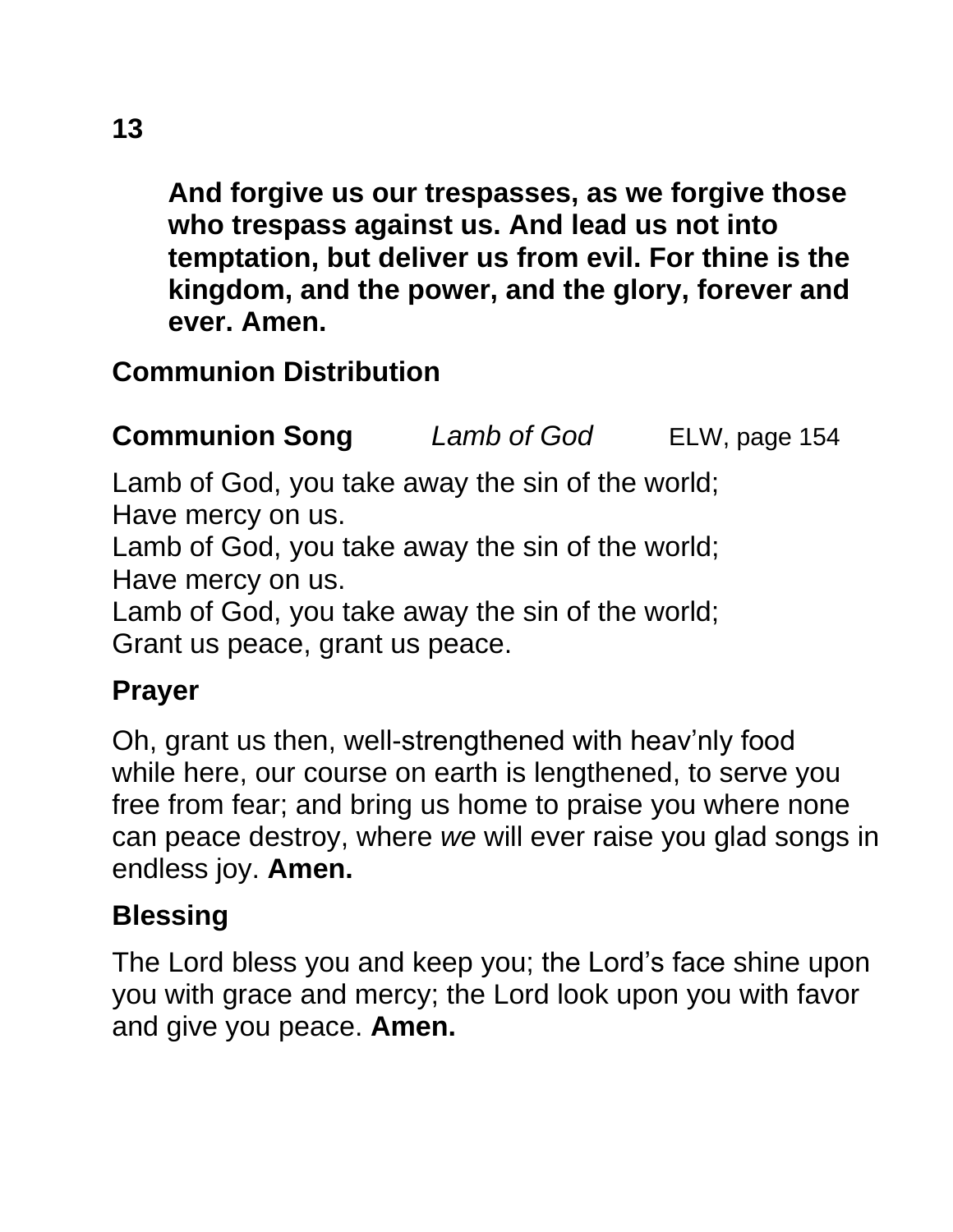#### **Come, Thou Fount of Every Blessing ELW 807**

Come, thou Fount of ev'ry blessing, Tune my heart to sing thy grace; Streams of mercy, never ceasing, Call for songs of loudest praise. While the hope of endless glory Fills my heart with joy and love, Teach me ever to adore thee; May I still thy goodness prove.

Here I raise my Ebenezer: "Hither by thy help I've come"; And I hope, by thy good pleasure, Safely to arrive at home. Jesus sought me when a stranger, Wand'ring from the fold of God; He, to rescue me from danger, Interposed his precious blood.

Oh, to grace how great a debtor Daily I'm constrained to be; Let that grace, now like a fetter, Bind my wand'ring heart to thee. Prone to wander, Lord, I feel it; Prone to leave the God I love. Here's my heart, oh, take and seal it; Seal it for thy courts above.

**Text:** Robert Robinson, alt. **Music***:* J. Wyeth*, Repository of Sacred Music,* Part II.